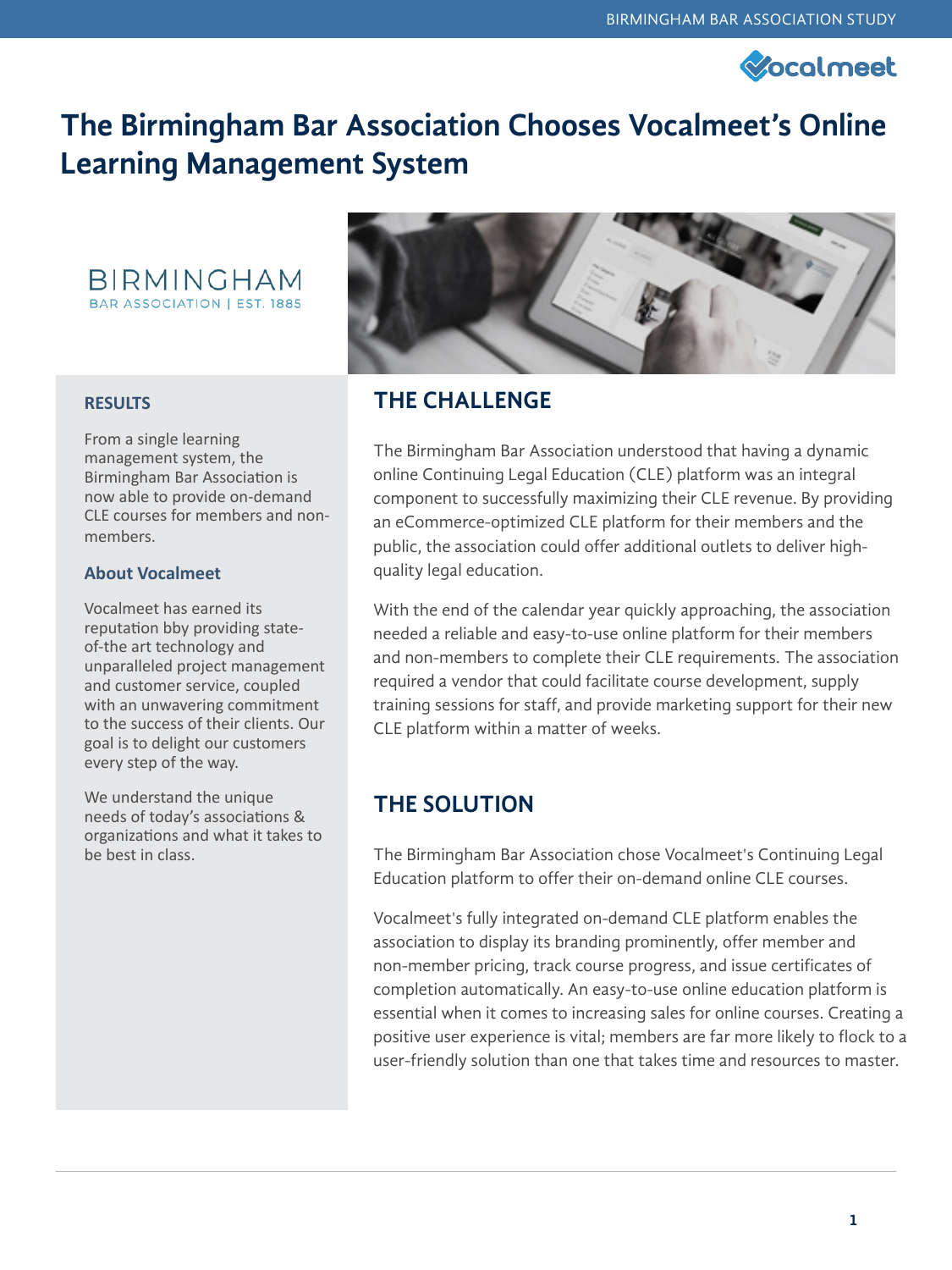

#### **About The Birmingham Bar Association**

Founded in 1885, the Birmingham Bar is one of the oldest local bar associations in the United States, with approximately 3,500 members.

The Birmingham Bar Association supports its members in their practices, promotes justice, and encourages public service. It furthers the legal education of its members and the public, facilitates access to justice, provides opportunities for public service, and encourages camaraderie, integrity, respect, and good will among members

Vocalmeet collaborated with the Birmingham Bar Association to create marketing and promotion materials for their CLE courses. The Vocalmeet team handled all technical aspects of the implementation, including platform setup, provision of technical support to the association's members, and course development.

## **THE RESULTS**

The Birmingham Bar Association successfully launched its CLE platform to accommodate the end-of-the-year CLE requirement rush.

Given the tight turnaround time, the association relied on Vocalmeet's project management and course development teams to quickly launch the platform. The "white glove" fully-managed approach allowed the association to focus on its daily operations while Vocalmeet handled the entire platform setup. Within a matter of weeks, the association's members were able to complete their CLE requirements online.

The on-boarding process was incredibly easy and the Vocalmeet staff has been extremely pleasant to work with. I went through the entire process myself to complete a CLE course, and I continue to be pleased with my decision to sign on with Vocalmeet! **"**

# **~ Jennifer Buettner, Executive Director at Birmingham Bar Association**

During the last three months of the calendar year, many attorneys rush to complete their CLE requirements before their year-end deadline. With that said, Vocalmeet's CLE platform is perfectly able to handle the rapid influx of system users. Our online continuing education platform's simple layout and innovative design make it easy for the vast majority of users to find and purchase courses that meet their requirements. For users that may need assistance, Vocalmeet offers timely technical support for guidance through the process.